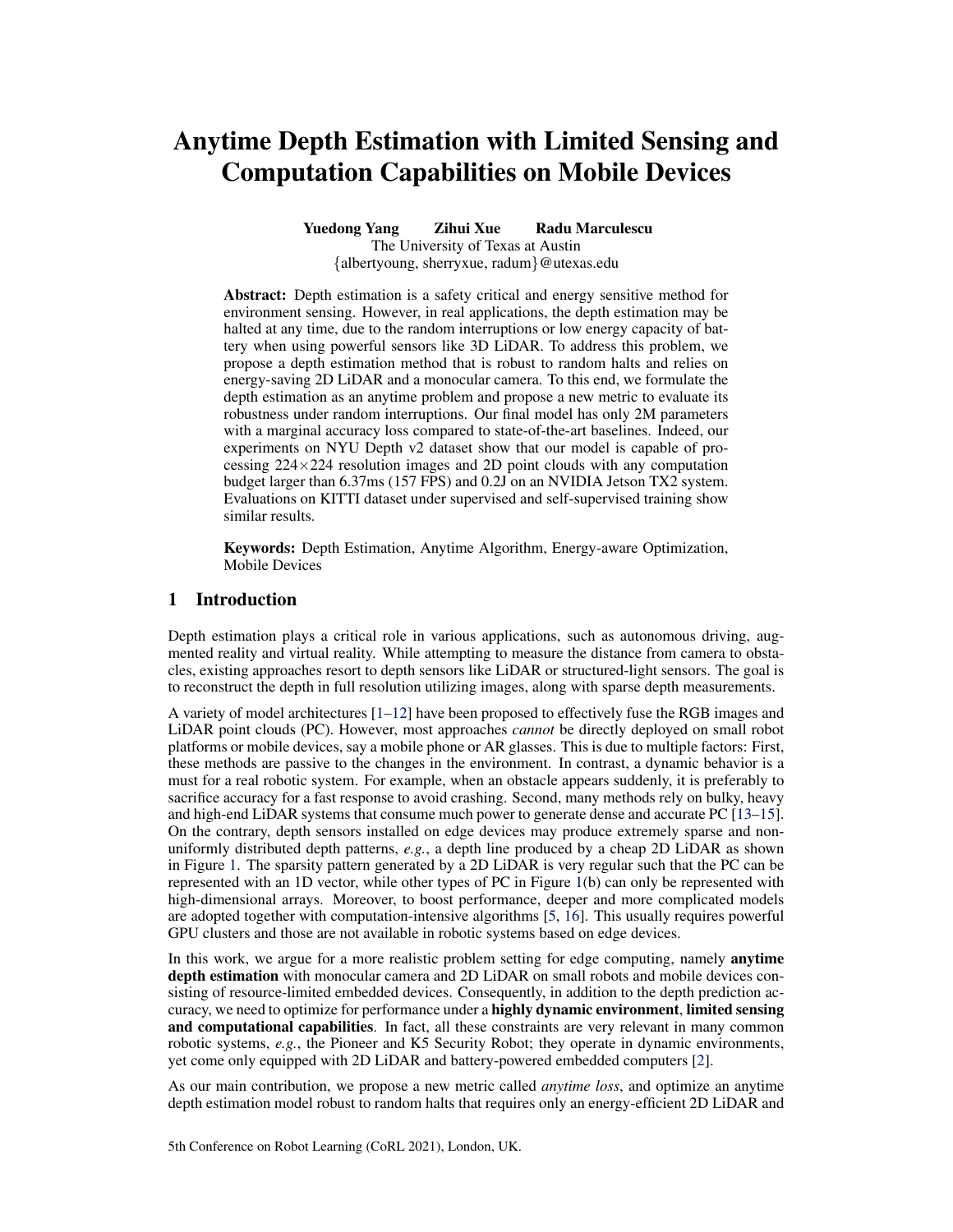<span id="page-1-0"></span>

Figure 1: (a) Example workflow and timeline of our depth estimation model. As computation progresses, increasingly accurate depth maps are generated (numbers in brackets denote RMSE). Inference can be halted at any time (*e.g.*, when a deadline is reached or a more urgent task needs to start) and the best estimation is returned. (b) Point clouds (PC) with different sparsity structures and the output depth map.

a monocular camera. We design the network architecture as a two-stream encoder-decoder with an error correction unit (ECU) placed in middle (Figure [2\)](#page-3-0). We optimize the encoder by utilizing the sparsity in 2D PC shown in Figure 1 yielding a light-weight encoder with marginal accuracy loss. We optimize the decoder by introducing early-exit paths. Both methods are proved to be effective theoretically and practically in improving model's dynamic performance under random halts.

Exhaustive experiments on NYU Depth v2 and KITTI, under both supervised and self-supervised training, show that our method outperforms most state-of-the-art baselines by taking the highly nonuniform depth measurements into consideration with significantly smaller model sizes. Furthermore, without resorting to any quantization and pruning, we show that our model can perform real-time depth estimation on an NVIDIA Jetson TX2 system operating with a computation budget larger than 6.37ms (157FPS) and an energy figure of only 0.2J.

# 2 Related Work

## 2.1 Depth Estimation with Camera and LiDAR

Eigen *et al*. [\[17\]](#page-8-0) introduce convolution neural networks (CNNs) to the problem of depth estimation. Sparse convolution was then proposed to address the variant sparsity of point clouds [\[14\]](#page-8-0). Jaritz *et al*. [\[18\]](#page-9-0) design an encoder-decoder network to accomplish both depth estimation and semantic segmentation with only the last layer changed. However, these methods simply rely on network architectures to address various structures of point clouds. The performance of a straightforward network drops significantly when the sparsity of point clouds increases [\[1,](#page-8-0) [18\]](#page-9-0). Methods tailored for different sparsity of point clouds are thus proposed. Based on sparsity level of point clouds, camera-LiDAR methods can be divided into three categories: dense, uniformly sparse, and structurally sparse, as illustrated in Figure 1(b). Our work focuses on the most challenging third setting, *i.e.*, depth measurements are sparse and highly non-uniform.

Dense Point Clouds. For the dense point clouds in Figure 1(b), the surface normal can serve as a good intermediate feature. More precisely, the density of point clouds ensures that every point has enough data from its neighbourhood; this leads to an accurate estimation of the surface normal. Zhang *et al*. [\[15\]](#page-8-0) propose to first estimate the surface normal and then combine it with PC for RGB-D depth completion. Qiu *et al*. [\[13\]](#page-8-0) extend this idea to the camera-LiDAR sensor setting. After the surface normal is estimated, their method generates two depth estimation results with (image, PC) and (surface normal, PC) taken as inputs, respectively. The final result is obtained by fusing the two depth maps with an attention mechanism.

Uniformly Sparse Point Clouds. The uniformly sparse setting shown in Figure 1(b) refers to the scenario where very few points are uniformly scattered across a projected plane. Jaritz *et al*. [\[18\]](#page-9-0) claim that naively applying CNNs to sparse data can easily fail since CNNs are sensitive to missing data. To address the problem, they propose to use a NASNet encoder [\[19\]](#page-9-0) to encode the image and sparse depth plane separately. The encoder for the depth plane acts as a depth completion unit to densify the sparse depth map without referring to information from the image plane. Ma *et al*. [\[1\]](#page-8-0) propose a single regression network to learn directly from raw RGB-D data, and explore the impact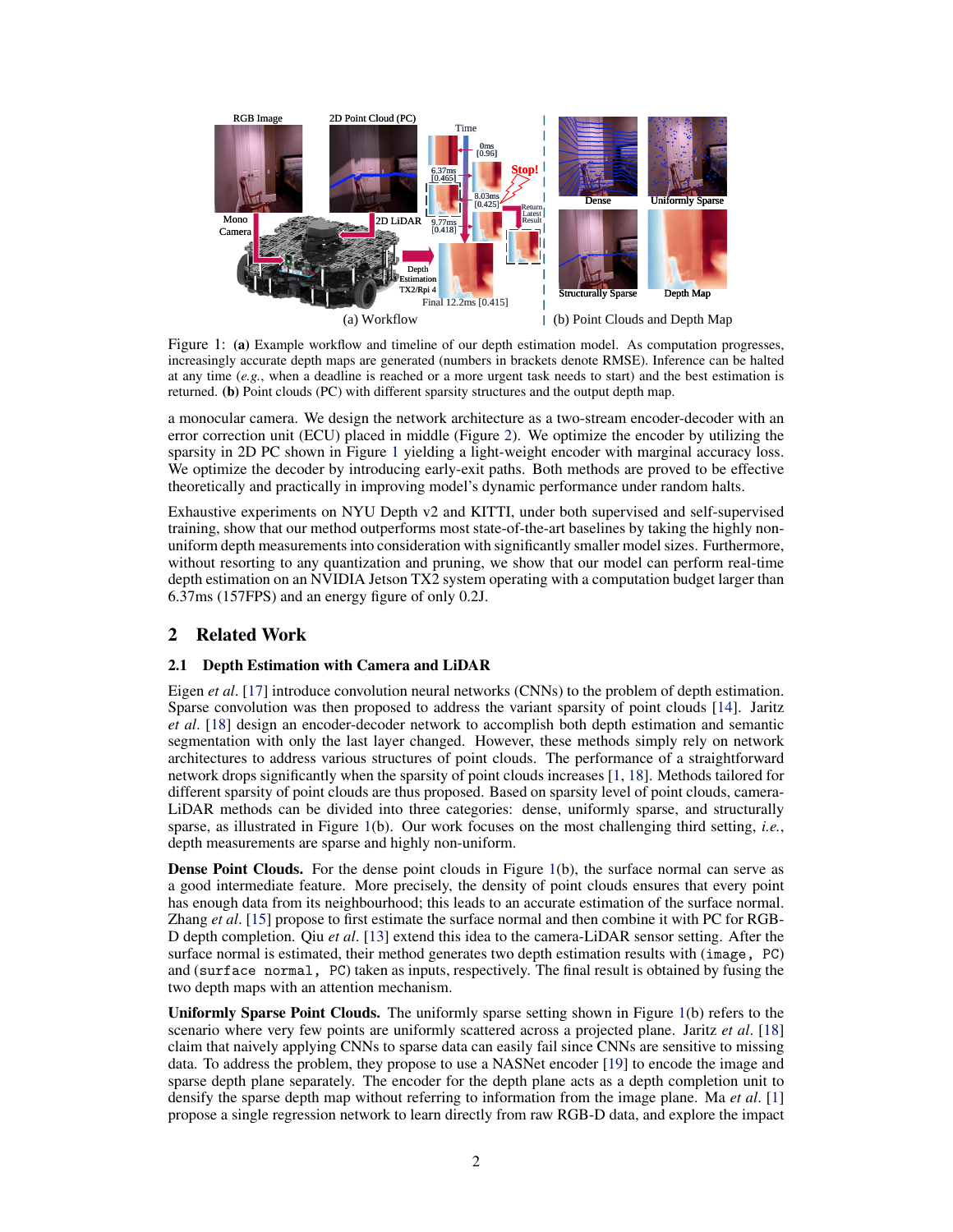of the number of depth samples on prediction accuracy. Chen *et al*. [\[5\]](#page-8-0) propose a convolutional spatial propagation network (CSPN) to learn the affinity matrix for depth prediction.

Structurally Sparse Point Clouds. The structurally sparse PC illustrated in Figure [1\(](#page-1-0)b) is the most challenging scenario where a few LiDAR points are structurally scattered across a line or a few fixed locations. While this is commonly produced by depth sensors in low-cost devices, such as 2D LiDAR on floor-sweeping robots, little research targets this setting. For instance, [\[2\]](#page-8-0) and [\[11\]](#page-8-0) propose to estimate a dense depth map with a 2D LiDAR by stacking the LiDAR points along the gravity direction and then estimate the depth deviation from the generated surface to the actual object surface. However, they rely on the assumption that the depth of an actual object surface is similar to the generated surface, which does not often hold true in open spaces. Our proposed method provides better ways of utilizing sparse 2D points rather than simply stacking them.

## 2.2 Depth Estimation with a Monocular Camera

In recent years, deep learning methods have been considered for depth estimation using a monocular camera due to its low implementation cost. As the general trend has been to rely on deeper and more complicated networks in order to achieve higher accuracy, the state-of-the-art depth estimation algorithms do so at the cost of increased computational complexity. To achieve real-time inference on an embedded system, Wofk *et al*. [\[20\]](#page-9-0) demonstrate FastDepth, a low-latency, high-throughput monocular depth estimation method that can run on embedded systems. Nekrasov *et al*. [\[12\]](#page-8-0) propose a method performing semantic segmentation and depth estimation jointly with a single model.

#### 2.3 Self-Supervised Depth Estimation

Recent work on self-supervised depth estimation [\[21–23\]](#page-9-0) shows great potential to effectively make use of unlabeled data. Indeed, the self-supervised methods can achieve comparable or even better performance than supervised ones. Our work focuses on the model itself and addresses to following fundamental question: *Can ones make the depth estimation model satisfy strict power/performance constraints, yet be practical in real-world applications?* In the experimental section, we show that our model can indeed work very well with a state-of-the-art self-supervised training framework.

# 3 Problem Formulation

#### 3.1 Depth Estimation with a Monocular Image and 2D Point Clouds (PC)

With an input RGB image and 2D PC, the depth estimation model needs to predict the depth for every image pixel, while yielding a depth map with the same shape as the input image. Depth prediction must finish *before* the model runs out of the computational resources, *e.g.* time and/or energy. The PC generated by a 2D LiDAR consists of a set of points in a plane. We project the PC points to the image plane, and then sequentially concatenate the depth value of these projected points into an 1D vector  $C$ . An image  $I$  is a 3D array with two spatial dimensions. The output depth map  $D$  is a 2D matrix with the same spatial shape of the image; each element in  $D$  is the predicted depth for the corresponding pixel in the image, the computation budget  $B$  is a scalar indicating  $e.g.$  how much time or energy is available to estimate the depth. In the end, we formulate our depth estimation model as a function  $D = f(I, C, B)$ .

### 3.2 Anytime Depth Estimation

In robotic systems, due to the dynamic nature of the real world application, the allowable computational budget  $(i.e.,$  time and/or energy)  $B$  varies with time. We cannot know the computational budget in advance and the model has no control over it; to simplify the problem formulation, we assume that the *available* computational budget  $B \in (0, B_{max})$  is a random variable and, before every inference, the exact budget b is sampled from it. Intuitively, the objective of an *anytime algorithm* is to get a satisfactory output no matter how much computational budget is available. With the loss function  $l(\cdot)$ , the overall objective of anytime algorithm is to minimize the anytime loss, i.e., the expected loss under the budget distribution:  $L(f) = E_{I,C,B}[l(f(I, C, B))].$ 

To make the anytime loss practical, we define the discrete budget anytime algorithm, *i.e.*, if there exists a partition P for  $(0, B_{max})$  such that  $\forall P_i \in P$  and  $\forall B_j, B_k \in P_i$ ,  $f(I, C, B_j) = f(I, C, B_k)$ ,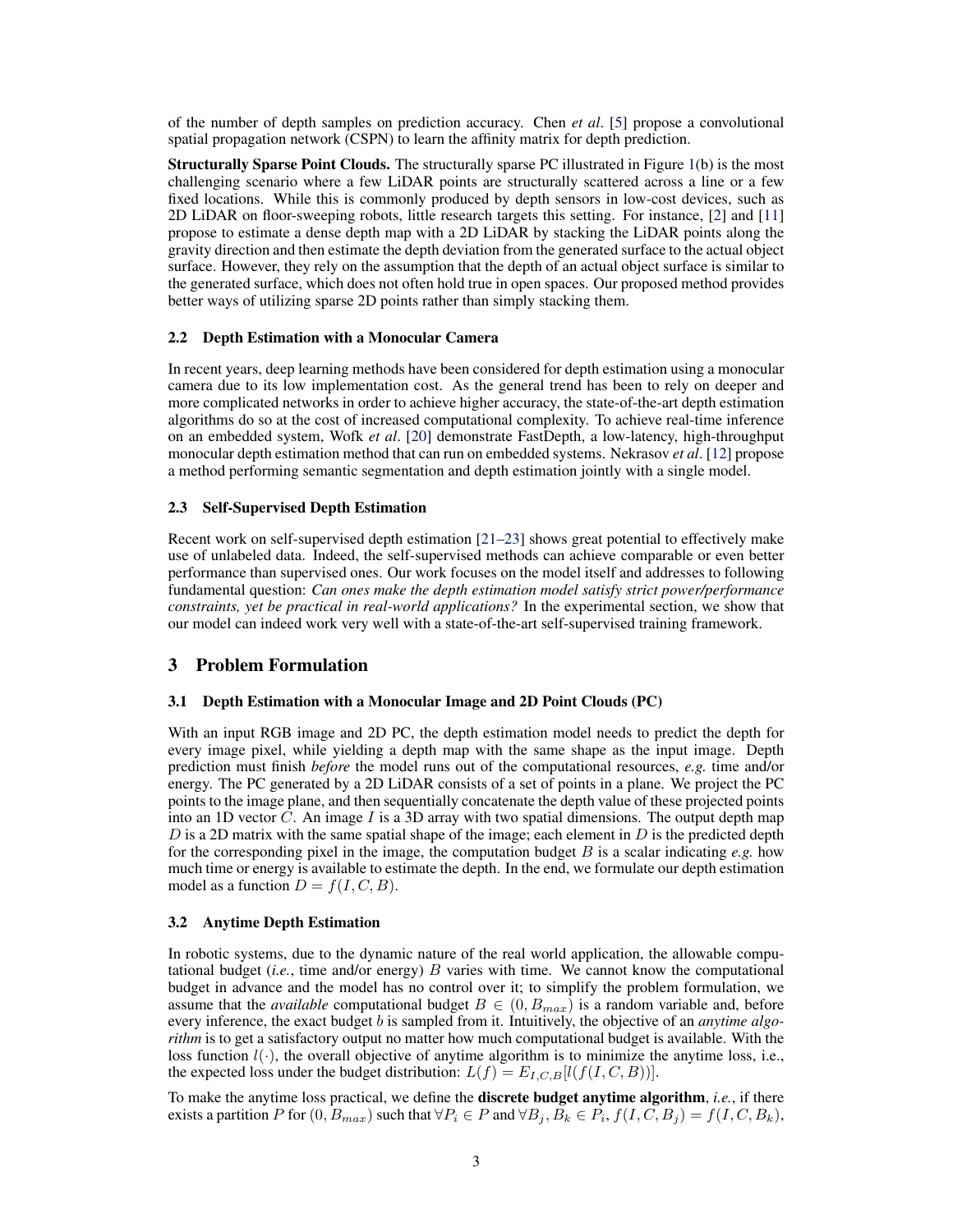<span id="page-3-0"></span>

Figure 2: Proposed network architecture. First, two dedicated encoders map the input image I and point clouds C (PC) to hidden features  $F_I$  and  $F_C$  respectively. Then, one error correction unit (ECU) fuses feature representations from these two modalities. Finally, a shared decoder upsamples the ECU output. At the design stage, we sample from simulated computational budget distributions, *e.g.*, time and energy distributions, halt the inference when the model hits the budget and evaluate the performance with our proposed metric  $L(f)$ . At the deployment stage, we monitor the system and halt the inference when necessary. Example shown right is annotated with elements for loss  $L(f)$  calculation: execution time, accuracy loss RMSE in brackets and length of each interval of each budget partition.

we say the model f is a discrete budget anytime model. Here the  $|P_i|$  is the length of the budget interval that corresponds to the partition i. Since for any  $B \in P_i$  the output of  $f(I, C, B)$  is constant, we can define a new function  $f_i(I, C) = f(I, C, B)$ . The model can be rewritten into:  $f(I, C, B) = \sum_{i=1}^{|P|} f_i(I, C) I_{P_i}(B)$ , where  $I_{P_i}(B)$  is the indicator function, *i.e.*,  $I_{P_i}(B) = 1$  iff  $B \in P_i$ , otherwise  $I_{P_i}(B) = 0$ . We assume that the computational budget random variable B obeys a uniform distribution  $U(0, B_{max})$ , then the optimization objective can be rewritten as:

$$
L(f) = E_{I,C,B}[l(f(I,C,B))] = \int_0^{B_{max}} \left\{ \sum_{i=1}^{|P|} [l(f_i(I,C))I_{P_i}(b)] \text{Prob}(B=b) \right\} db
$$
  
= 
$$
\frac{1}{B_{max}} \sum_{i=1}^{|P|} l(f_i(I,C))|P_i|
$$
 (1)

where  $|P_i|$  is computed for each budget interval across partition P. Note that, all these budgets are defined under the assumption that the system configuration is kept the same, *i.e.*, the CPU clock frequency is set to run at the maximum allowable frequency.

## 4 Architecture Design and Optimization

#### 4.1 Motivation

The intuition behind our design closely aligns with our problem setting. Consider the discrete budget anytime optimization objective  $L(f)$  proposed in the previous section. Here we propose two ways to optimize the objective:

1. For each term  $l(f_i(I, C)) |P_i|$ , if we can minimize the budget required at each stage from  $|P_i|$ to  $|\hat{P}_i| < |P_i|$  by changing the model from  $f_i$  to  $\hat{f}_i$ , while keeping  $l(\hat{f}_i(I,C)) \approx l(f_i(I,C))$ , then it is expected that  $l(\hat{f}_i(I,C))|\hat{P}_i| \leq l(f_i(I,C))|P_i|$  and then  $L(f)$  is optimized.

2. If we can split each term  $l(f_i(I, C)) |P_i|$  into sub-terms  $l(f_{i_j}(I, C)) |P_{i_j}|$  with  $\sum_j |P_{i_j}| \approx |P_i|$ but  $l(f_{i_j}(I, C)) < l(f_i(I, C))$ , then  $\sum_j l(f_{i_j}(I, C)) |P_{i_j}| \le l(f_i(I, C)) |P_i|$ , and  $L(f)$  is optimized.

#### 4.2 Model Optimization Based on U-Net

We adopt the U-Net [\[24\]](#page-9-0) style network architecture, shown in Figure 2, where the model  $D =$  $f(I, C, B)$  can be partitioned into an encoding part:  $F = f_{enc}(I, C, B)$  and a decoding part  $D = f_{dec}(F, B)$ , in which F is the hidden feature. The encoder and decoder are optimized as discussed above. For the encoder  $f_{enc}$ , we design a cross-modality encoder with <1.5M parameters by exploiting the low dimensionality in 2D PC and alignment-based data fusion module. For the decoder  $f_{dec}$ , we generate coarse, but low-latency depth maps on-the-fly by introducing budget-aware light-weight early-exit paths into the model. The details are discussed next.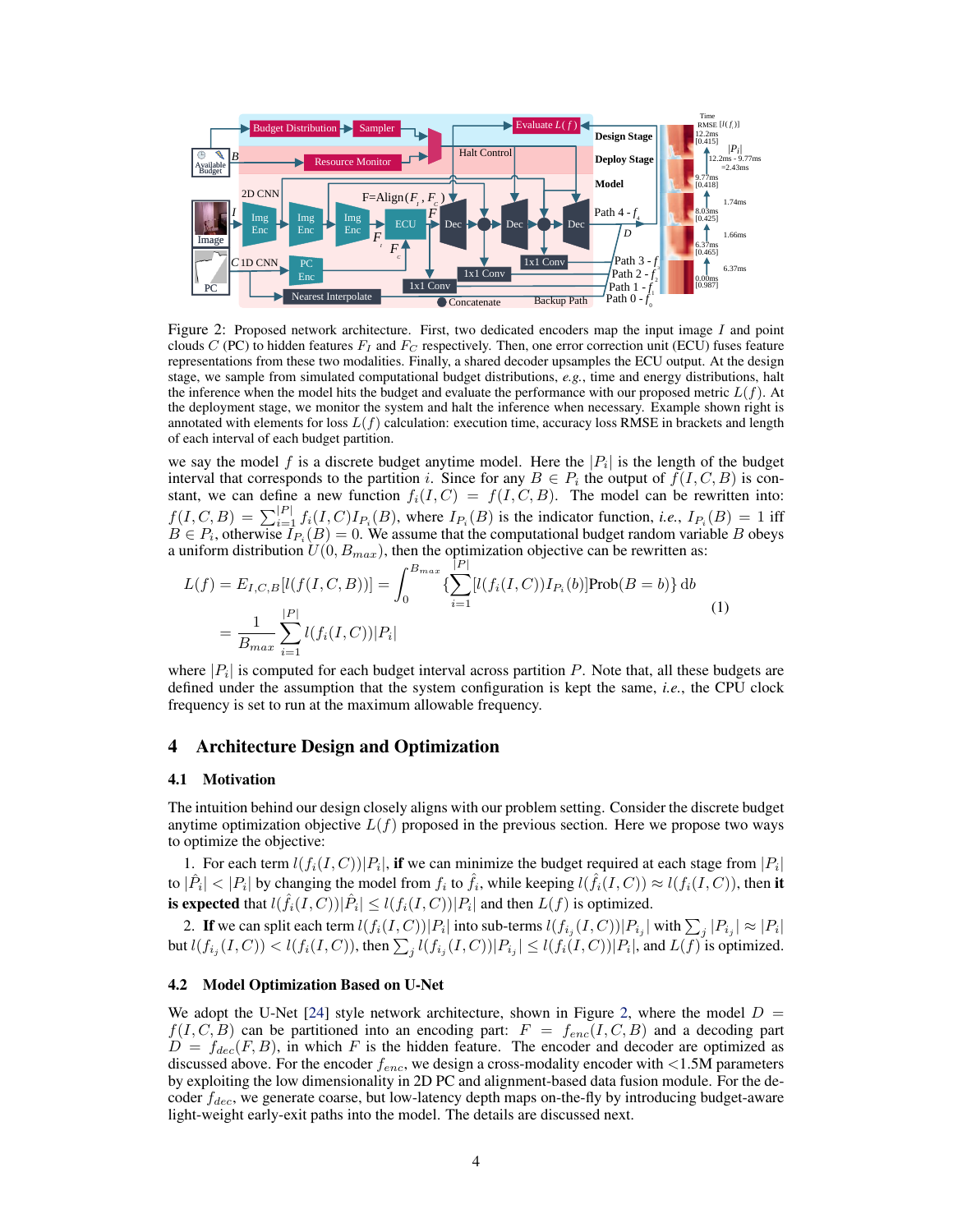Encoder Optimization: To design a cross-modality encoder, there are two problems to solve: *How to extract relevant features and how to fuse them?* Most previous methods [\[1,](#page-8-0) [5,](#page-8-0) [13,](#page-8-0) [25,](#page-9-0) [26\]](#page-9-0) design feature encoders to map the image and PC to a shared feature space with two spatial dimensions; this is because they work with dense or uniformly sparse PC, where both modalities provide information of the global region, as shown in Figure [1\(](#page-1-0)b). In such a case, the feature encoders for both modalities are similar and data fusion is as simple as adding or concatenating features from the two modalities. However, as Figure [1\(](#page-1-0)b) shows, the case of 2D PC is different. Depth measurements in 2D PC only correspond to a limited area of the entire image plane. In problem formulation section, we represent the PC with an 1D vector. So instead of trying to extract a feature with two spatial dimensions based on an 1D vector, we keep the PC feature low-dimensional with only one spatial dimension. Moreover, because the image and PC features have different spatial dimensions now, conventional fusing methodologies are not applicable here; so we also propose an alignment-based feature fusion module to fuse the features from image and PC with different spatial dimensions.

As Figure [2](#page-3-0) shows, features  $F_I$  and  $F_C$  are extracted with two dedicated encoders and fused with an error-correction unit (ECU). Both encoders keep the same spatial dimension before and after encoding, 2D for the image and 1D for the PC. The 1D feature extraction requires much less computation than the 2D feature extraction, so the computation budget is saved and  $|P_i|$  is reduced.

ECU fuses  $F_I$  and  $F_C$  by aligning features at spatially corresponding locations. Points in PC are aligned with the neighboring pixels in the image. We assume this is also true for features extracted from the image and PC. As shown in Figure [3,](#page-5-0) the ECU extracts the neighboring image features and compares it with the PC features. Based on this comparison, the ECU generates the error compensation value and applies it to the image feature.

Decoder Optimization: With a vanilla decoder, before the decoder finishes computation, the best depth map we can get is generated by the PC nearest interpolation. The high loss value together with the large computational budget required by the entire network contributes greatly to the loss  $L(f)$ .

To reduce the loss when the inference is halted half-way, we export the intermediate features from different stages of the decoder and convert the feature maps to the depth maps with small CNNs. For example, in Figure [2,](#page-3-0) path 2 extracts the intermediate feature generated by the first-stage decoder, and converts the feature map to a depth map with an  $1\times1$  convolution layer. Compared with the interpolated depth map, path 2 returns a more accurate depth map; compared with the depth map generated with entire decoder, path 2 requires a smaller computational budget. As the computation progresses, depth maps generated with intermediate features become increasingly more accurate. Here, by using early-exit paths, we introduce a new axis in the quality-speed trade-off space. Considering that the feasible positions for inserting an early-exit path is limited, in practice, we optimize the decoder by manually inserting a few early-exit paths and evaluating on various datasets.

#### 4.3 Network Architecture

#### 4.3.1 Light-weight Encoder: Backbone

We design two encoders that map input images and PC into their hidden feature spaces respectively, as shown in Figure [2.](#page-3-0) While targeting low latency, we consider MobileNet v1 [\[27\]](#page-9-0) as our encoder of choice. To further reduce inference time and memory requirements, we remove the last 9 computation-heavy convolution layers of one standard MobileNet while keeping the down-scaling factors unaffected, which reduces the parameter count and computation of our image encoder from 2.94M to 1.08M and from 0.582 GMACs to 0.305 GMACs, respectively. Our PC encoder is a fully convolutional network with 1D convolutions. We evaluate the effectiveness of our design in Section [5.](#page-5-0) The most obvious benefit of our PC encoder design is that the 1D convolution costs very few parameters and computations, with only 44k parameters and 0.966 GMACs.

#### 4.3.2 Light-weight Encoder: Error Correction Unit (ECU)

We train a CNN to perform the feature alignment mentioned in the encoder optimization section. Feature  $F_C$  from PC carries accurate information of a limited region. If we align the ambiguous image feature  $F_I$  with  $F_C$ , then a more accurate global depth feature can be expected. As Figure [3](#page-5-0) shows, ECU contains two parts: alignment error extraction and alignment error compensation.

Alignment Error Extraction: The mismatch between the features  $F_C$  and  $F_I$  is equivalent to the mismatch between  $F_C$  and the spatially corresponding region in  $F_I$ . The ECU extracts the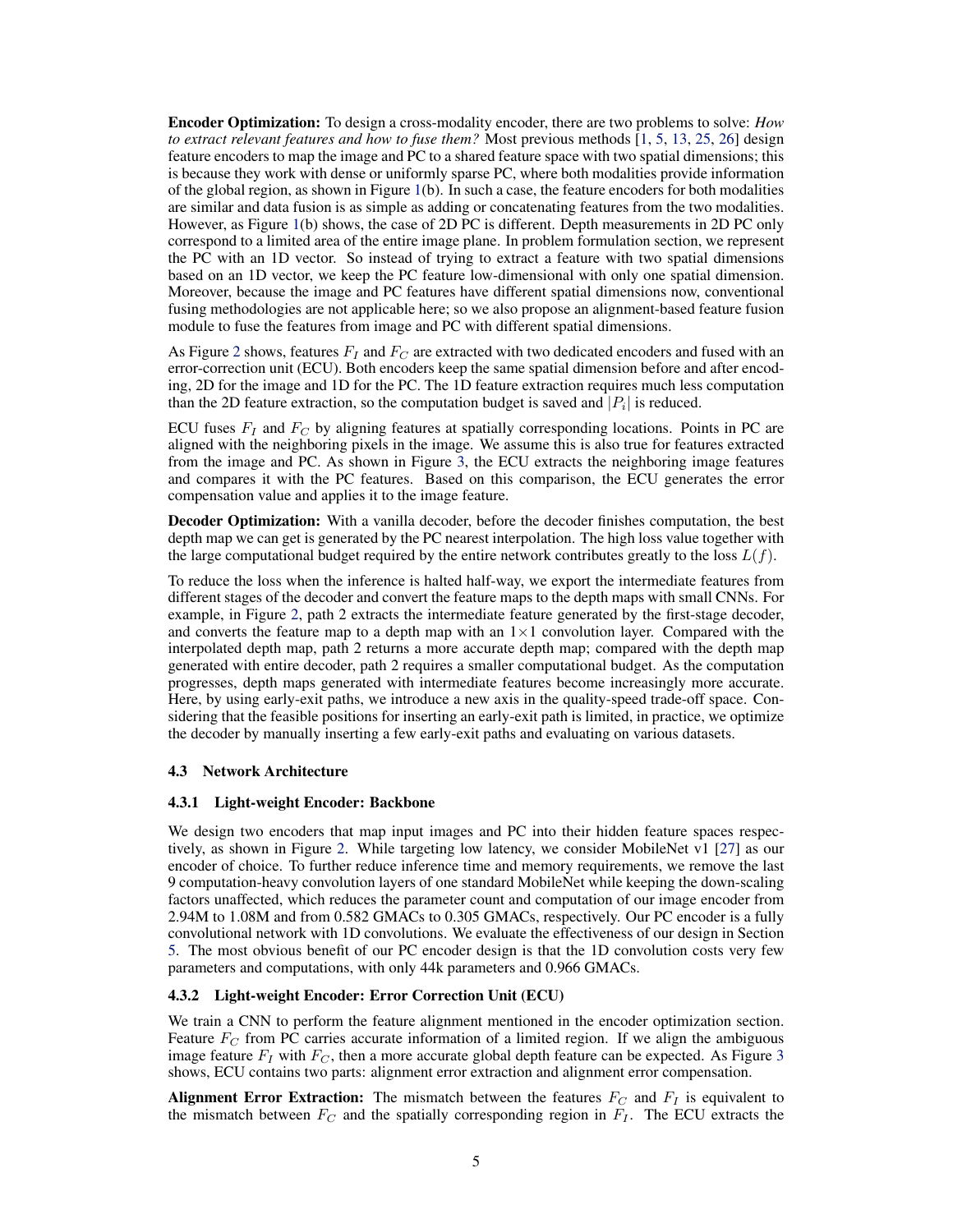<span id="page-5-0"></span>spatially corresponding region by cropping a 3-pixel-wide band around the projected positions and then summarizes these regions into a feature with one spatial dimension via convolution.

The summarized image region feature has the same spatial dimension with the PC feature now. We extract the alignment error feature by concatenating and passing them through an 1D point-wise convolution layer.

Alignment Error Compensation: Given the alignment error feature, we use an 1D convolution layer to generate the compensation value while has only one spatial dimension. We broadcast the compensation to the image feature by nearest interpolation.



# 4.3.3 Anytime Decoder with Early Exit Paths Figure 3: The Error Correction Unit (ECU) design.

We design our anytime decoder based on FastDepth [\[20\]](#page-9-0). The decoder is composed of five upsampling layers, where each up-sampling layer consists of a depth-wise convolution layer and an interpolation layer. After some selected decoder layers, we insert early-exit paths to generate the depth with intermediate decoder features. To make sure that the early-exit paths would not lead to a large computation overhead, the early-exit paths in our decoder contain only one or two point-wise convolution layers. Moreover, compared with FastDepth and considering that the feature from our encoder has a better quality, we reduce the numbers of decoder channels; by doing so, the parameter count of our decoder drops from 0.809M to 0.525M.

# 5 Experimental Results

## 5.1 Experimental Setup

Datasets. We set up datasets and accuracy evaluation metrics on NYU Depth v2 [\[28\]](#page-9-0) and KITTI Odometry [\[29\]](#page-9-0) datasets following Ma *et al*. [\[1\]](#page-8-0), except that for the KITTI Odometry dataset, we only use left-view images. To simulate the PC generated by a 2D LiDAR, we sample a line of points at the center of the ground truth depth map.

Implementation. The network is implemented in PyTorch and trained with 16-bit float point precision. For training, the batch size is set to 96 and the learning rate is initially set to 0.05 then it decreases to 0.02 with a polynomial learning rate decay scheduler. The optimizer is SGD with an  $1 \times 10^{-4}$  weight decay. Finally, the encoder MobileNet v1 is pretrained on ImageNet [\[30\]](#page-9-0).

Deployment. We deploy our network on both Raspberry Pi 4 and NVIDIA Jetson TX2 with TVM [\[31\]](#page-9-0) and evaluate the speed and energy consumption under random halts. The power of Jetson TX2 and Raspberry Pi 4 is measured on the power supplier with INA226 [\[32\]](#page-9-0) under 50 Hz sample rate. No additional network pruning or quantization is used in the deployment.

Baselines. Every open-sourced baseline is trained with its original training method. We only change the input PC from dense or uniformly sparse PC to 2D PC. For methods compatible with TVM, in order to mimic an anytime algorithm, we change the input image resolutions, fine-tune the model for each resolution and run them in parallel. For a fair comparison, the parameter count and flops reported for each resolution only consider the corresponding model, instead of all of these models.

#### 5.2 Results on NYU Depth V2 Dataset

Table [1](#page-6-0) presents the quantitative evaluation results in terms of accuracy, model size and inference speed. Figure [4](#page-6-0) visualizes the depth maps predicted by each path in our model. Results from different paths are generated in only one run with the same model. For a fair comparison in terms of image resolution, we also evaluate our method with  $224 \times 320$  images. As shown in Table [1,](#page-6-0) no significant difference in accuracy is found.

Compared with most methods in Table [1,](#page-6-0) our method achieves a comparable or even better precision with an order of magnitude smaller model size. For instance, using only 6.4 ms and 0.3 GFlops, path1 returns a depth map with better quality than EncDecNet [\[8\]](#page-8-0). As the computation progresses, depth maps with a better accuracy are predicted. The latest depth map generated by path 4 (at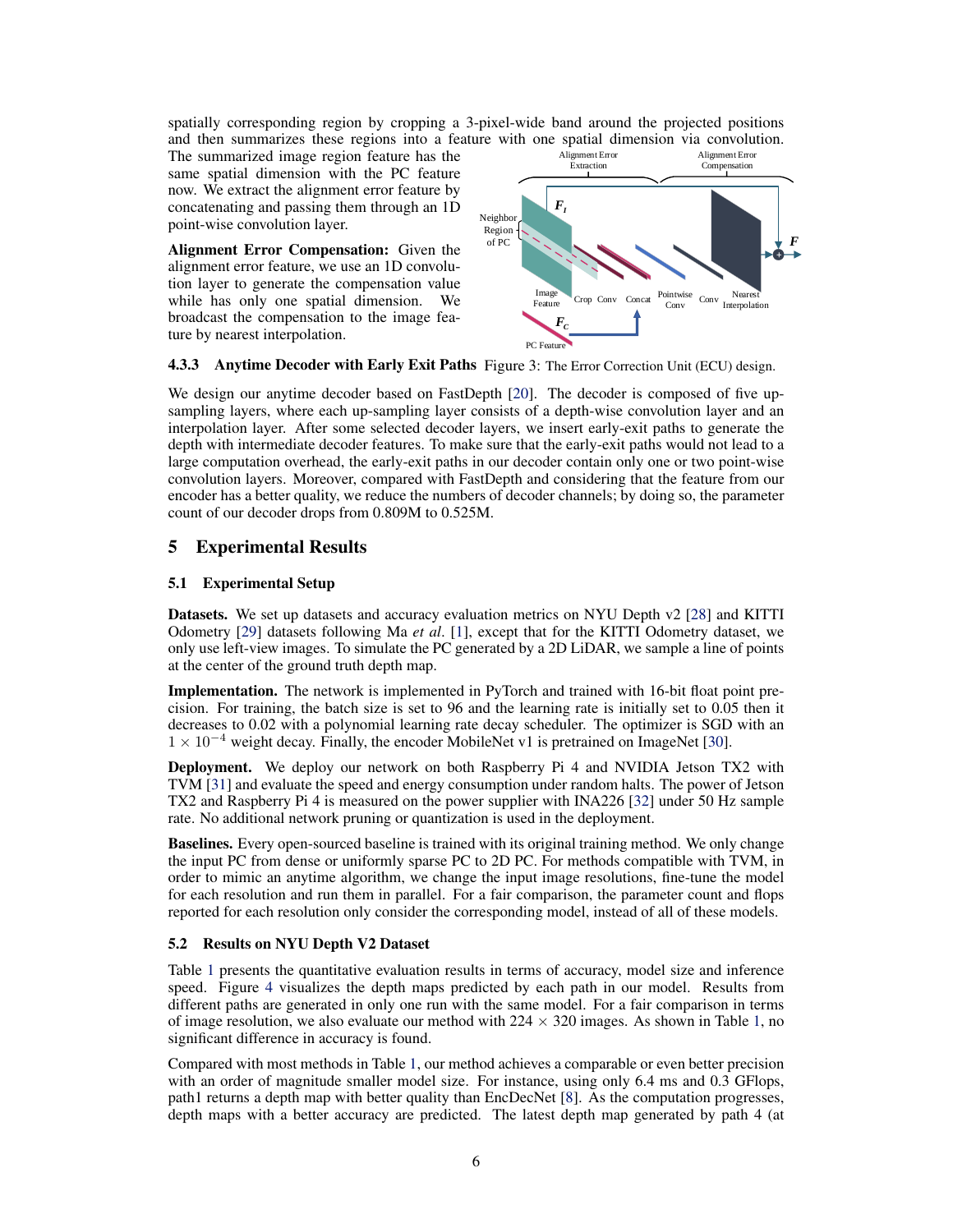<span id="page-6-0"></span>

Figure 4: Anytime predictions on NYU Depth v2. The depth maps are generated step-by-step in one run with the same model. The first prediction at 0.0ms is generated with nearest interpolation, if the neural network is halted before making any prediction. Predictions from 6.4ms to 12ms generate more details in the depth map as computation progresses. For more examples, please refer to the Section S.1 of our Supplementary Material.

Table 1: Comparison with prior work in terms of accuracy, latency and network size on the NYU Depth v2 dataset. Latency is measured on the NVIDIA TX2 system. For  $\delta_1$ , the higher, the better; for other variables, the lower, the better. "Param" is short for parameters count (in millions). "NA" means the method is not open-sourced or not supported by TVM. Our experiment with a different input size is presented in the last row.

| Method              |                   | Input size       | Latency $\downarrow$ | <b>RMSE</b> | $Rel\downarrow$ | $\delta_1$ $\uparrow$ | Param     | <b>GFlops</b> |
|---------------------|-------------------|------------------|----------------------|-------------|-----------------|-----------------------|-----------|---------------|
| FastDepth [20]      |                   | $224 \times 224$ | 17.1 <sub>ms</sub>   | 0.583       | $16.4\%$        | 0.767                 | 4.016     | 0.867         |
| Parse [2]           |                   | $256 \times 320$ | <b>NA</b>            | 0.442       | $10.4\%$        | 0.878                 | <b>NA</b> | <b>NA</b>     |
| S2D[1]              |                   | $228 \times 304$ | 554.7ms              | 0.426       | $10.0\%$        | 0.885                 | 28.39     | 8.910         |
| EncDecNet [8]       |                   | $228 \times 304$ | <b>NA</b>            | 0.635       | $15.5\%$        | 0.775                 | 0.484     | 1.276         |
| CSPN <sub>[5]</sub> |                   | $228 \times 304$ | <b>NA</b>            | 0.379       | 7.91%           | 0.916                 | 218.122   | 261.746       |
| Ours                | Path <sub>0</sub> | $224 \times 224$ | 0.0 <sub>ms</sub>    | 0.9871      | 27.90%          | 0.6605                | 0.000     | 0.000         |
|                     | Path1             | $224 \times 224$ | 6.4 <sub>ms</sub>    | 0.4651      | 11.52%          | 0.8598                | 1.489     | 0.319         |
|                     | Path <sub>2</sub> | $224 \times 224$ | 8.0 <sub>ms</sub>    | 0.4225      | 10.01%          | 0.8871                | 1.983     | 0.423         |
|                     | Path <sub>3</sub> | $224 \times 224$ | 9.8 <sub>ms</sub>    | 0.4184      | 9.80%           | 0.8906                | 2.006     | 0.496         |
|                     | Path4             | $224 \times 224$ | 12.2 <sub>ms</sub>   | 0.4156      | 9.80%           | 0.8909                | 2.014     | 0.594         |
| Ours                | Path4             | $224 \times 320$ | 16.42ms              | 0.4191      | 9.84%           | 0.891                 | 2.014     | 0.848         |

12.2ms) has a lower RMSE than all baseline method except CSPN. But considering the two orders of magnitude difference in computation counts, our solution is more suitable for edge devices.



Figure 5: NYU Depth v2 results with different computational budgets. Every drop on the curve corresponds to an optimized prediction made by the model; the area under the curve equals the anytime loss  $L(f)$  according to Equation [1.](#page-3-0) Path 0 generates a backup depth map with the highest RMSE (0.9871) by interpolation, if the neural network is halted before making any prediction, while results on other paths are predicted by neural networks. Predictions requiring more computational budgets than the maximum budget  $B_{max}$  are considered to be ineffective predictions. For instance, for S2D with maximum 0.5J energy budget, only paths 0-2 are effective since paths 3-4 require 0.954J and 6.244J respectively (exceeding the maximum energy budget 0.5J). For more detailed experiment results, please refer to the Section S.3 in our Supplementary Materials.

Anytime Evaluation. We evaluate the dynamic performance of our model with random computation budgets caused by random interruptions. Evaluations are based on our anytime loss proposed in Equation [1,](#page-3-0) expected accuracy loss under random available computational budgets. RMSE is used as the accuracy evaluation function  $l(\cdot)$  in Equation [1.](#page-3-0) Two computation budgets, *i.e.*, time and energy, are considered in our experiments. Experimental results are listed in Table [2](#page-7-0) and illustrated in Figure 5. Since other baseline methods contain custom operators not compatible with TVM, we only evaluate our method against FastDepth [\[20\]](#page-9-0) and S2D [\[1\]](#page-8-0).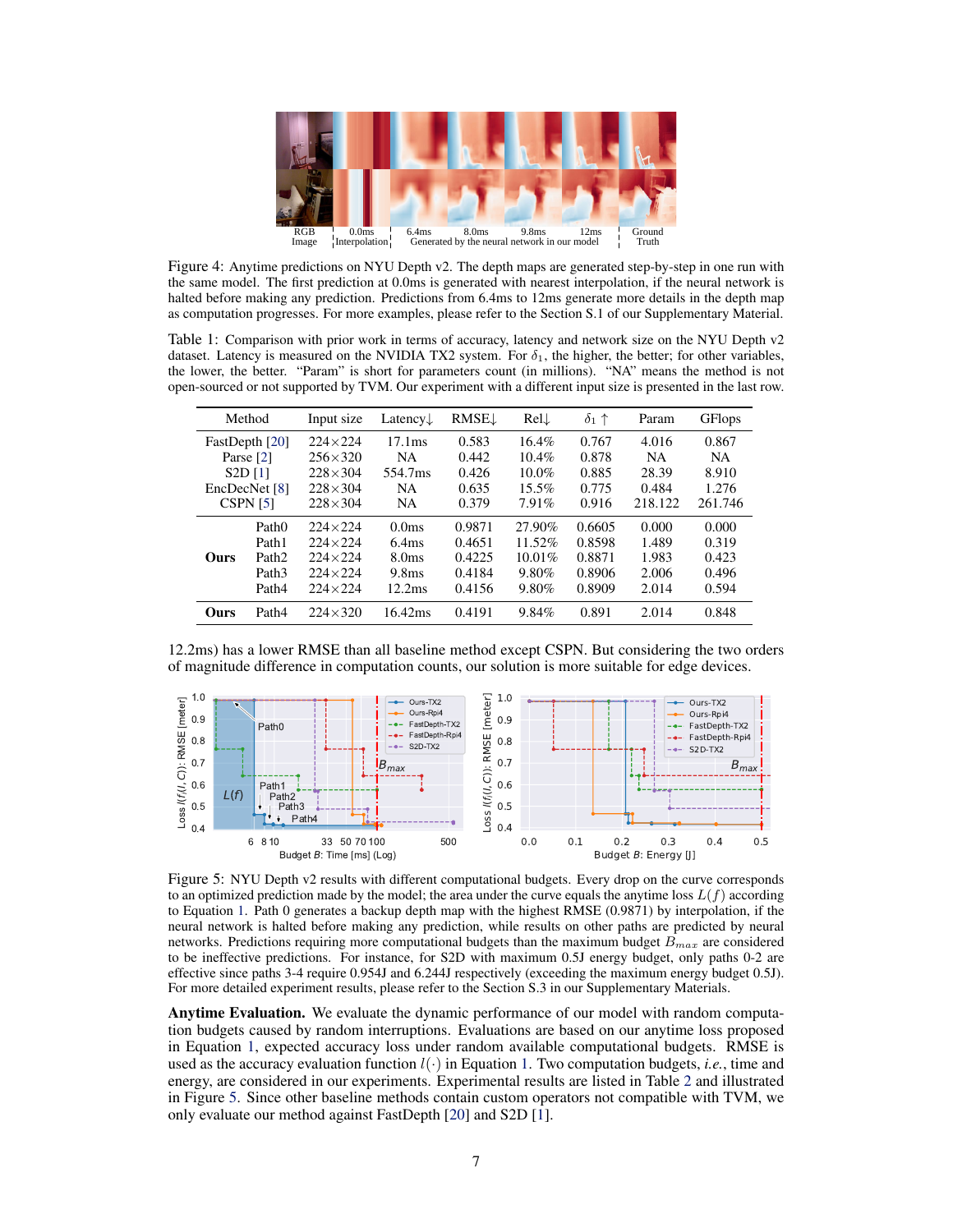<span id="page-7-0"></span>Our method outperforms all the baseline methods on NVIDIA Jetson TX2 system, but fails on Raspberry Pi 4 when the maximum budget becomes too small to make a fair comparison. Figure [5](#page-6-0) provides the intuition behind these results since every drop on the curve corresponds to an optimized prediction and the area under the curve equals the anytime loss  $L(f)$ , according to Equation [1.](#page-3-0)

| Method          | Device | $L_{T}$ ©100ms | $L_{T}$ @50ms | $L_T$ @33ms | $L_E@0.5J$ | $L_E@0.25J$ |
|-----------------|--------|----------------|---------------|-------------|------------|-------------|
| FastDepth [20]  | TX2    | 0.601          | 0.624         | 0.648       | 0.738      | 0.898       |
| S2D[1]          | TX2    | 0.604          | 0.740         | 0.869       | 0.763      | 0.987       |
| <b>Ours-NEE</b> | TX2    | 0.484          | 0.554         | 0.626       | 0.773      | 0.891       |
| Ours            | TX2    | 0.453          | 0.490         | 0.529       | 0.654      | 0.891       |
| FastDepth [20]  | Rpi4   | 0.803          | 0.906         | 0.979       | 0.726      | 0.809       |
| Ours            | Rpi4   | 0.755          | 0.987         | 0.987       | 0.582      | 0.746       |

Table 2: Anytime loss evaluated with time and energy computational budgets.  $L_T$  @33ms stands for loss  $L(f)$ with maximum 33ms as budget. *E* stands for Energy, "NEE" for No Early-Exit. Bold shows the best results.

Our first observation is that for most halts, our model returns a depth map with a better quality, *i.e.*, as shown in Figure [5,](#page-6-0) the curve of our model is always below others; this is achieved by exploiting the sparsity structure in 2D PC and designing low-dimensional encoders. Second, if we remove all the early exit paths in our method, there is a significant increase in the anytime loss, especially when the maximum budget is small ("Ours-NEE" in Table 2). Since for any halt happening before our model makes any prediction, we can only resort to the interpolation based backup path, path 0 which nearly doubles RMSE compared even with the worst result generated by neural networks. Taking experiments on TX2 as an example, by inserting early-exit paths, we reduce the budget required for predicting the first depth map from 12.21ms to 6.37ms, so for nearly half of the halts happening before we finish the entire inference, a better depth map is returned.

### 5.3 Results on KITTI Odometry Dataset

Table 3 compares the performance of our approach with prior work on the KITTI Odometry dataset. We evaluate our model under both supervised and self-supervised training, where self-supervised training is based on MonoDepth2 [\[21\]](#page-9-0). Our method achieves a comparable accuracy in terms of relative error and  $\delta_1$  score, with orders of magnitude fewer parameters and computations. For more detailed results, see Section S.2 in the Supplementary Materials.

Table 3: Results on KITTI Odometry dataset. First five rows correspond to "Supervised", while last two correspond to "Self-supervised". To save space, we only show the result of Path 4. Bold shows the best results. "Param" is short for parameters count (in millions). "NA" means the method is not supported by TVM.

| Method                           | Input size                         | Latency $\downarrow$ | <b>RMSE</b>    | RelL              | $\delta_1$ 1   | Param          | <b>GFlops</b>  |
|----------------------------------|------------------------------------|----------------------|----------------|-------------------|----------------|----------------|----------------|
| $S2D$ [1]                        | $228 \times 912$                   | 374.7ms              | 4.272          | $10.0\%$          | 0.902          | 11.49          | 8.593          |
| EncDecNet [8]                    | $228 \times 912$                   | <b>NA</b>            | 5.462          | 11.6%             | 0.839          | 0.484          | 4.000          |
| CSPN <sub>[5]</sub>              | $228 \times 912$                   | <b>NA</b>            | 3.661          | 6.81 $%$          | 0.735          | 218.1          | 261.7          |
| PENet $[16]$                     | $352\times1216$                    | <b>NA</b>            | 2.694          | 11.4%             | 0.942          | 131.9          | 405.3          |
| Ours Path4                       | $224 \times 896$                   | 40.45ms              | 4.183          | 8.06%             | 0.891          | 2.014          | 2.375          |
| MonoDepth $2$ [21]<br>Ours Path4 | $192\times 640$<br>$192\times 640$ | 77.26ms<br>25.85ms   | 3.259<br>3.608 | 8.16%<br>$8.13\%$ | 0.926<br>0.943 | 15.24<br>2.014 | 8.051<br>1.518 |

# 6 Conclusion

In this paper, we have presented a novel anytime depth estimation method on mobile devices, which is robust to random halts and works with power-saving but sensing-capability-limited 2D LiDAR and monocular camera. We formulated our problem as an anytime depth estimation problem and proposed a new metric to comprehensively evaluate its robustness under dynamic interruptions. Based on our proposed metric, we have designed and optimized our model by exploiting the sparsity structure in 2D PC and introducing early-exit paths. Experiments on the NYU Depth v2 and KITTI datasets on edge devices show that, with only 2M parameters, our model has a comparable accuracy and better robustness to random halts comparing with state-of-the-art baseline methods.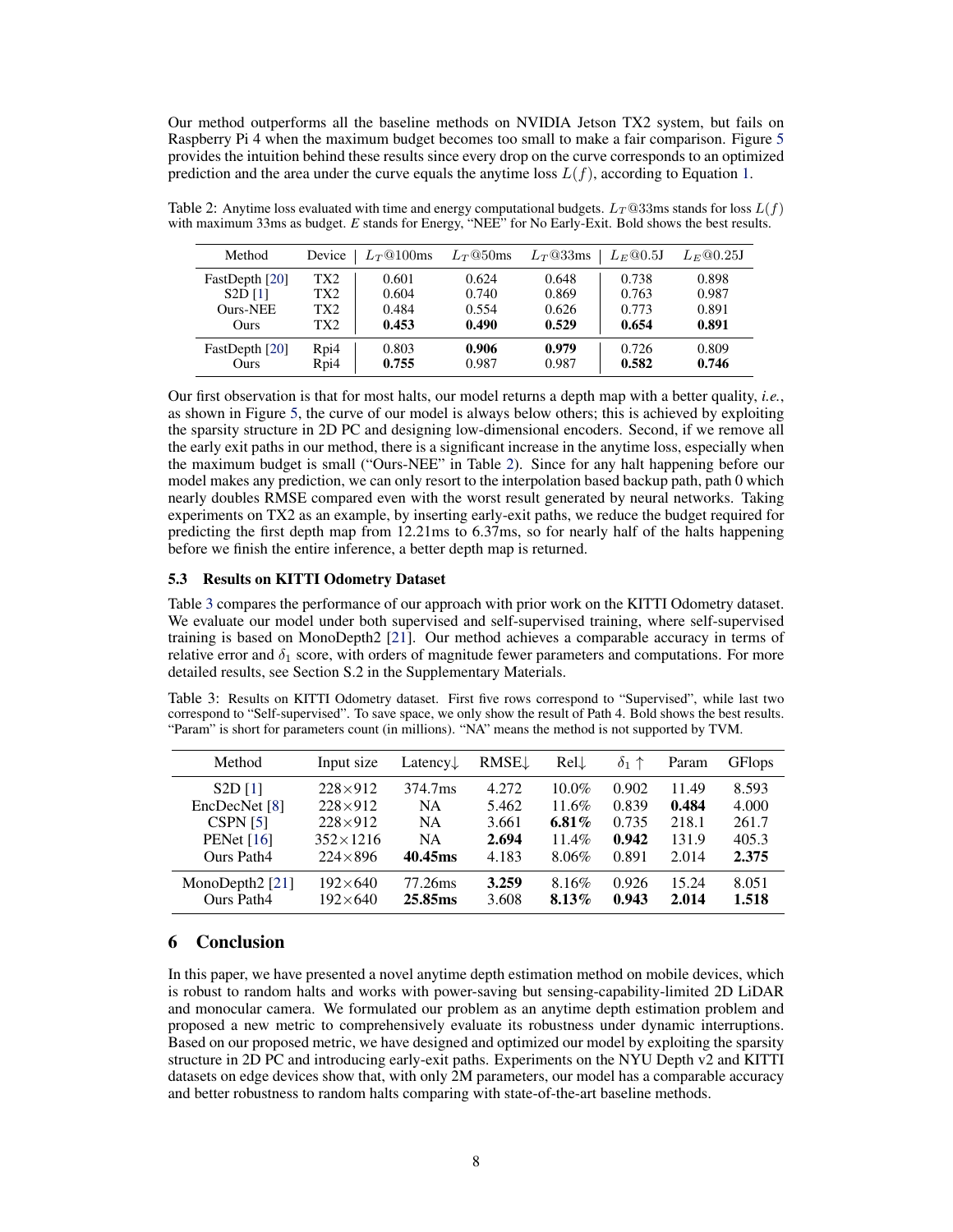## <span id="page-8-0"></span>References

- [1] F. Ma and S. Karaman. Sparse-to-dense: Depth prediction from sparse depth samples and a single image. In International Conference on Robotics and Automation, pages 4796–4803. IEEE, 2018.
- [2] Y. Liao, L. Huang, Y. Wang, S. Kodagoda, Y. Yu, and Y. Liu. Parse geometry from a line: Monocular depth estimation with partial laser observation. In International Conference on Robotics and Automation, pages 5059–5066. IEEE, 2017.
- [3] N. Chodosh, C. Wang, and S. Lucey. Deep convolutional compressed sensing for lidar depth completion. In Asian Conference on Computer Vision, pages 499–513. Springer, 2018.
- [4] A. Eldesokey, M. Felsberg, and F. S. Khan. Propagating confidences through cnns for sparse data regression. British Machine Vision Conference, 2018.
- [5] X. Cheng, P. Wang, and R. Yang. Depth estimation via affinity learned with convolutional spatial propagation network. In European Conference on Computer Vision, pages 103–119, 2018.
- [6] Z. Huang, J. Fan, S. Cheng, S. Yi, X. Wang, and H. Li. Hms-net: Hierarchical multiscale sparsity-invariant network for sparse depth completion. IEEE Transactions on Image Processing, 29:3429–3441, 2019.
- [7] X. Cheng, P. Wang, and R. Yang. Learning depth with convolutional spatial propagation network. IEEE Transactions on Pattern Analysis and Machine Intelligence, 42(10):2361–2379, 2019.
- [8] A. Eldesokey, M. Felsberg, and F. S. Khan. Confidence propagation through cnns for guided sparse depth regression. IEEE Transactions on Pattern Analysis and Machine Intelligence, 42 (10):2423–2436, 2019.
- [9] S. Imran, Y. Long, X. Liu, and D. Morris. Depth coefficients for depth completion. In Proceedings of the IEEE Conference on Computer Vision and Pattern Recognition, pages 12438–12447. IEEE, 2019.
- [10] I. C. on Computer Vision. Depth completion from sparse lidar data with depth-normal constraints. In International Conference on Computer Vision, pages 2811–2820, 2019.
- [11] P. Yin, J. Qian, Y. Cao, D. Held, and H. Choset. Fusionmapping: Learning depth prediction with monocular images and 2d laser scans. arXiv preprint arXiv:1912.00096, 2019.
- [12] V. Nekrasov, T. Dharmasiri, A. Spek, T. Drummond, C. Shen, and I. Reid. Real-time joint semantic segmentation and depth estimation using asymmetric annotations. In International Conference on Robotics and Automation, pages 7101–7107. IEEE, 2019.
- [13] J. Qiu, Z. Cui, Y. Zhang, X. Zhang, S. Liu, B. Zeng, and M. Pollefeys. Deeplidar: Deep surface normal guided depth prediction for outdoor scene from sparse lidar data and single color image. In Proceedings of the IEEE Conference on Computer Vision and Pattern Recognition, pages 3313–3322, 2019.
- [14] J. Uhrig, N. Schneider, L. Schneider, U. Franke, T. Brox, and A. Geiger. Sparsity invariant cnns. In International Conference on 3D Vision, pages 11–20. IEEE, 2017.
- [15] Y. Zhang and T. Funkhouser. Deep depth completion of a single rgb-d image. In Proceedings of the IEEE Conference on Computer Vision and Pattern Recognition, pages 175–185, 2018.
- [16] M. Hu, S. Wang, B. Li, S. Ning, L. Fan, and X. Gong. Penet: Towards precise and efficient image guided depth completion. arXiv preprint arXiv:2103.00783, 2021.
- [17] D. Eigen, C. Puhrsch, and R. Fergus. Depth map prediction from a single image using a multi-scale deep network. arXiv preprint arXiv:1406.2283, 2014.